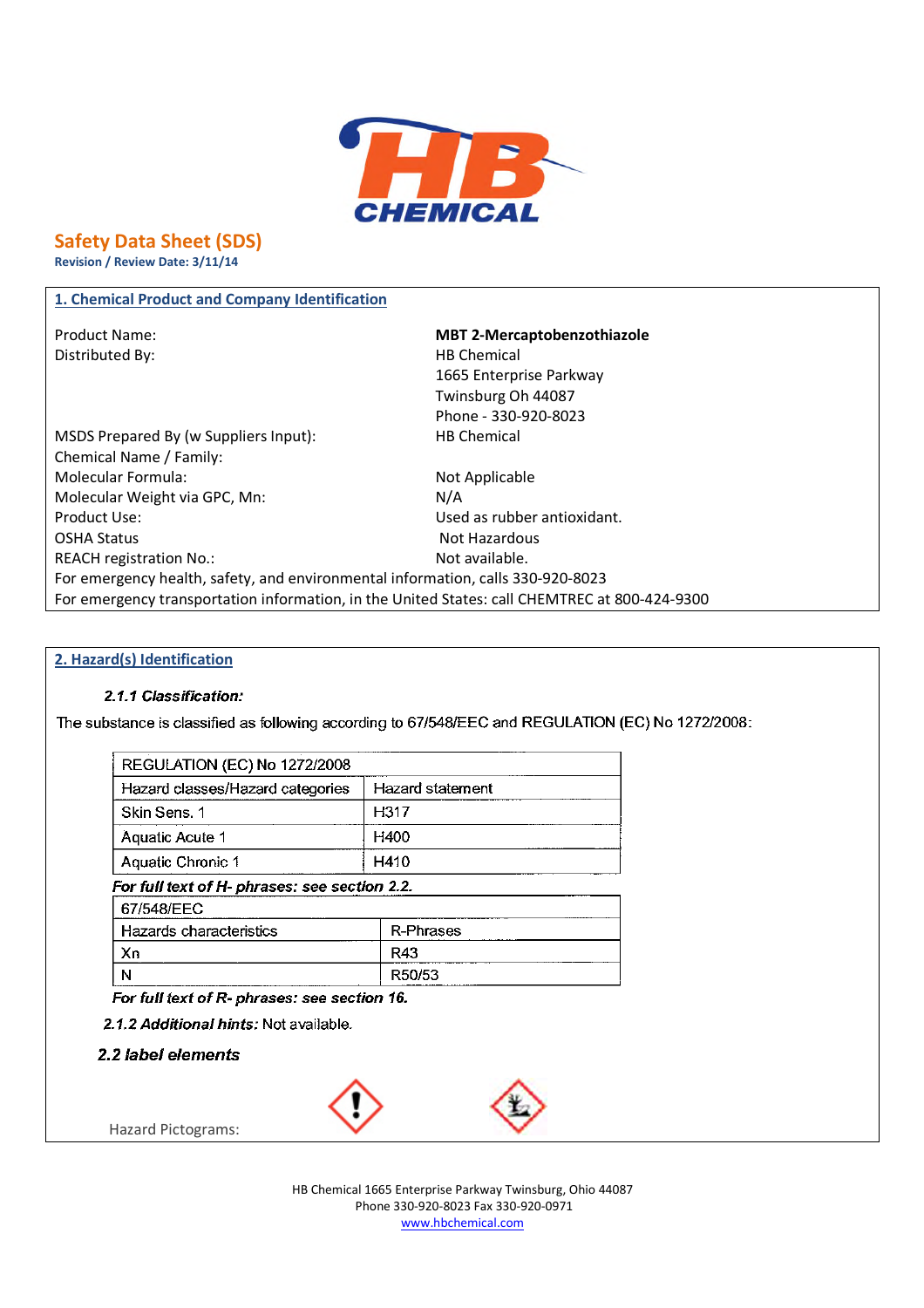| Signal Word(S):                                           | Warning                                                                         |
|-----------------------------------------------------------|---------------------------------------------------------------------------------|
| <b>Hazard Statement:</b>                                  | H317 May cause an allergic skin reaction.                                       |
|                                                           | H410 Very toxic to aquatic life with long lasting effects.                      |
| <b>Precautionary Statement:</b>                           | P261 Avoid breathing dust/fume/gas/mist/vapors/spray.                           |
|                                                           | P272 Contaminated work clothing should not be allowed out of the workplace.     |
|                                                           | P280 Wear protective gloves/protective clothing/eye protection/face protection. |
|                                                           | P273 Avoid release to the environment.                                          |
|                                                           | P302 + P352 IF ON SKIN: Wash with plenty of soap and water.                     |
|                                                           | P333 + P313 If skin irritation or rash occurs: Get medical advice/attention.    |
|                                                           | P363 Wash contaminated clothing before reuse.                                   |
|                                                           | P391 Collect spillage.                                                          |
|                                                           | P501 Dispose of contents/container to local regulations.                        |
|                                                           | 2.3 Information pertaining to special dangers for human and environment:        |
| 2.3.1 The most important adverse physicochemical effects: |                                                                                 |
| Not applicable.                                           |                                                                                 |
| 2.3.2 The most important adverse human health effects:    |                                                                                 |
| May cause an allergic skin reaction.                      |                                                                                 |
| 2.3.3 The most important adverse environmental effects:   |                                                                                 |
| Very toxic to aquatic life.                               |                                                                                 |
| Very toxic to aquatic life with long lasting effects.     |                                                                                 |
| 2.3.4 Other adverse hazards                               |                                                                                 |
| Not applicable.                                           |                                                                                 |

| 3. Composition / Information on Ingredients               |                  |                   |           |               |
|-----------------------------------------------------------|------------------|-------------------|-----------|---------------|
| Substance/Mixture:<br>Substance<br>Hazardous ingredients: |                  |                   |           |               |
| <b>Chemical Name</b>                                      | Registration No. | <b>CAS Number</b> | EC No.    | Concentration |
| 2-Mercaptobenzothiazole                                   | N/A              | 149-30-4          | 205-736-8 | >98%          |

| <b>4. First Aid Measures</b> |                                                                                                                                                                                                                                     |
|------------------------------|-------------------------------------------------------------------------------------------------------------------------------------------------------------------------------------------------------------------------------------|
| Inhalation:                  | If symptoms develop, move victim away from exposure and into fresh<br>air. Administer oxygen if breathing is difficult.                                                                                                             |
| Eyes:                        | Flush eyes with copious quantities of water while holding eyelids open.<br>If symptoms persist or if there is any visual difficulty, consult physician.                                                                             |
| Skin:                        | Remove contaminated clothing and launder it before reuse. Wash<br>exposed area with soap and water. If irritation persists, consult a<br>physician.                                                                                 |
| Ingestion:                   | Do not induce vomiting. Rinse mouth. Give water to drink. Seek medical<br>attention. If individual is drowsy, do not give anything by mouth.                                                                                        |
| Information to physician:    | <b>Symptoms:</b> Dust may be irritating to the respiratory tract and cause<br>symptoms of bronchitis. Hazards: Repeated contact may cause skin<br>sensitization. Treatment: See Section 8 for information on exposures<br>measures. |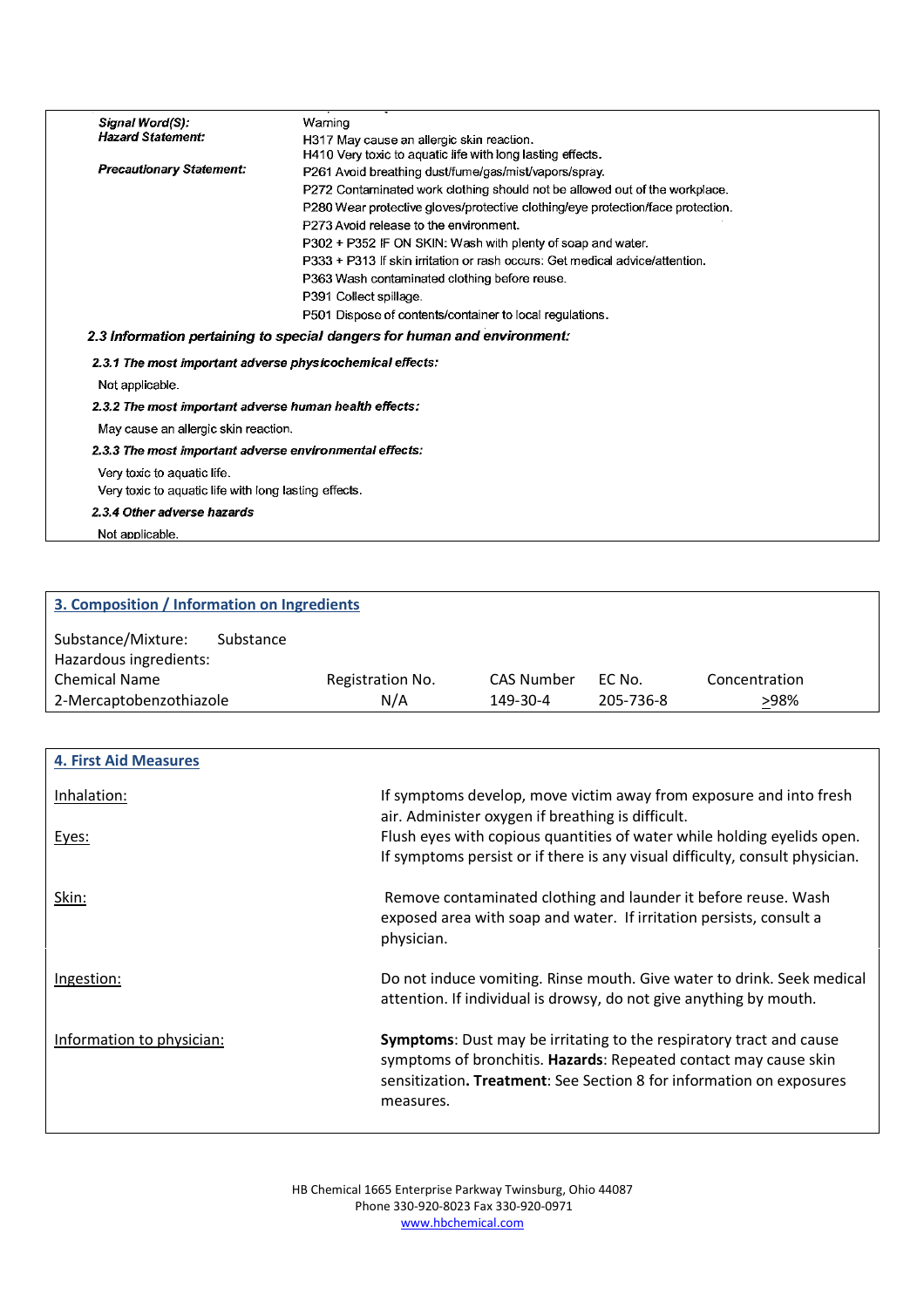| <b>5. Fire-Fighting Measures</b>  |                                                                                                                                                                           |
|-----------------------------------|---------------------------------------------------------------------------------------------------------------------------------------------------------------------------|
| Suitable Extinguishing Media:     | Water Spray, water mist, Dry Chemical, Carbon Dioxide CO2,<br>appropriate foam.<br>Unsuitable extinguishing media: None known.                                            |
| Special Fire Fighting Procedures: | Do not enter confined fire space without proper protective equipment,<br>including a NIOSH approved SCBA. Wear self-contain breathing<br>apparatus and protective gloves. |
| Hazardous Combustion Products:    | Emits toxic fumes under fire conditions: Carbon monoxide (CO), Sulfur<br>Oxides (SOx), nitrous gases (NOx).                                                               |

| <b>6. Accidental Release Measures</b>          |                                                                                                                                                                                                                    |
|------------------------------------------------|--------------------------------------------------------------------------------------------------------------------------------------------------------------------------------------------------------------------|
| Steps to be taken in case material is Spilled: | Remove ignition sources. Provide adequate ventilation. Avoid<br>inhalation of vapors or dust. Avoid skin and eye contact.                                                                                          |
| Environmental Disposal Information:            | Avoid disposing into drainage/sewer system or directly into the aquatic<br>environment.                                                                                                                            |
| Waste Disposal:                                | Pick up and arrange disposal without crating dust. Keep in suitable,<br>closed containers for disposal. Clean up affected area. Reclaim or<br>dispose of in accordance with local, state, and federal regulations. |
| Additional information:                        | See section 7 for information on safe handling.<br>See section 8 for information on personal protection equipment.<br>See section 13 for information on disposal.                                                  |

| 7. Handling and Storage: |                                                                                                                                                                                |
|--------------------------|--------------------------------------------------------------------------------------------------------------------------------------------------------------------------------|
| Handling:                | Avoid contact with skin and eyes. Avoid dust generation. Take<br>precautionary measures against static discharges.                                                             |
| Storage:                 | Store in a cool, dry, ventilated area. Keep containers away from<br>sources of ignition- No smoking. Keep container tightly closed.<br>store separately from oxidizing agents. |

| 8. Exposure Controls / Personal Protection |                                                                                                                                                                                                                                                                                                                      |
|--------------------------------------------|----------------------------------------------------------------------------------------------------------------------------------------------------------------------------------------------------------------------------------------------------------------------------------------------------------------------|
| Exposure Limit Values:                     | Components with occupational exposure limits rsp. Biological<br>occupational exposure limits requiring monitoring:<br>Occupational exposure limits: OES-TEA 10.0mg/m3. (Total inhalable dust)<br>Additional exposure limits under the conditions of use: Not available.<br>DNEL/DMEL and PNEC-Values: Not Available. |
| Exposure controls:                         | Ensure good ventilation and local exhaustion of the work area. Avoid<br>dust generation.                                                                                                                                                                                                                             |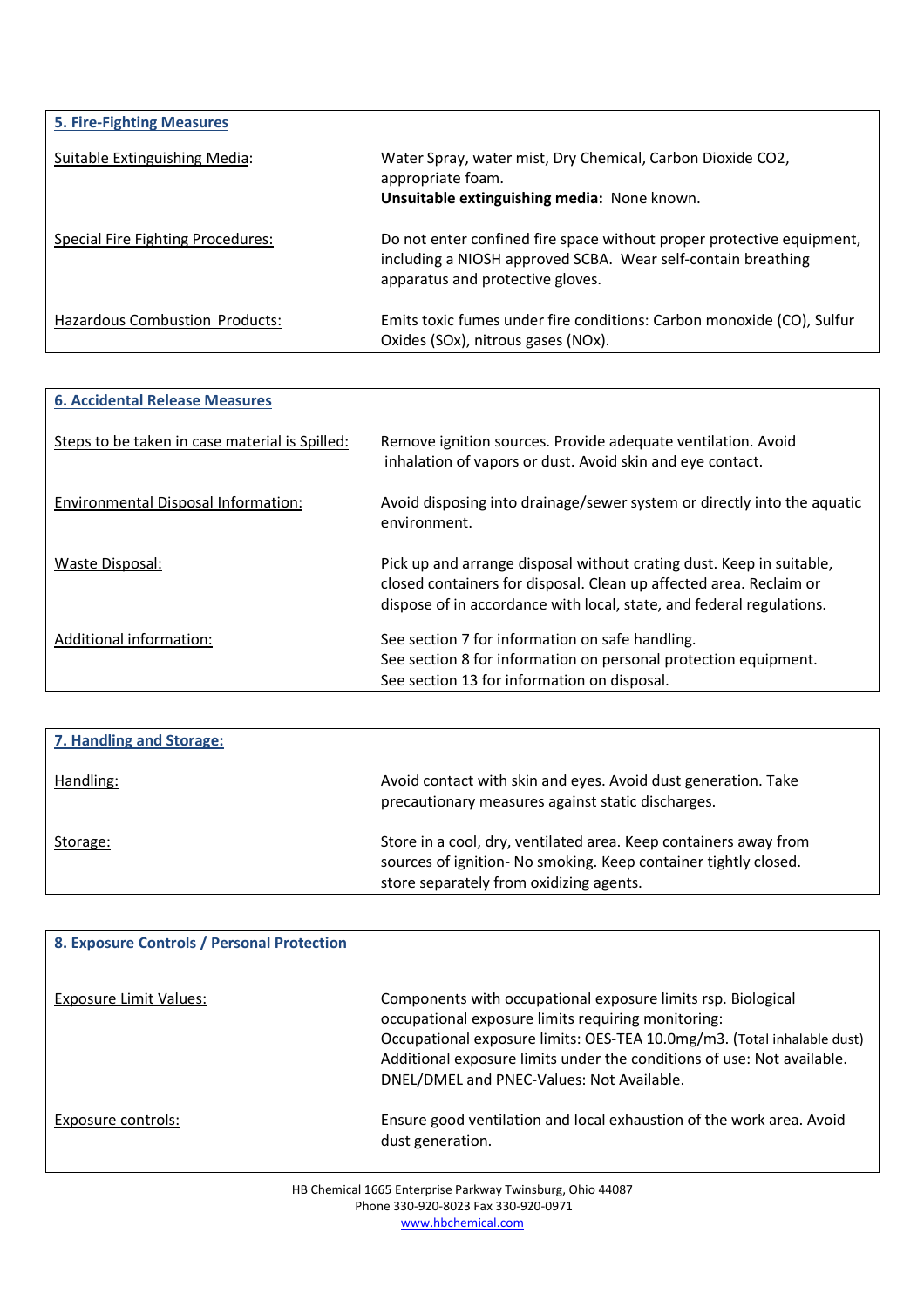| <b>Respiratory Protection:</b>          | Avoid breathing dust. In case of insufficient ventilation, wear suitable<br>respiratory equipment.                                                                                    |
|-----------------------------------------|---------------------------------------------------------------------------------------------------------------------------------------------------------------------------------------|
| Ventilation:                            | Provide explosion proof ventilation as required to control vapor levels.<br>Ventilation rates should be based upon usage conditions.                                                  |
| <b>Protective Gloves:</b>               | Wear appreciates gloves to prevent skin exposure.                                                                                                                                     |
| <b>Eye Protection:</b>                  | Wear safety glasses or chemical goggles to prevent eye contact.                                                                                                                       |
| Skin and Body Protection:               | Wear suitable protective clothing to prevent skin exposure.                                                                                                                           |
| <b>Environmental Exposure Controls:</b> | Avoid discharge into the environment. This material and its container<br>must be disposed of as hazardous waste. According to local regulations,<br>Federal and official regulations. |
| <b>Consumer Exposure Controls:</b>      | Measures related to consumer uses of the substance (as such or in<br>Mixtures): As such. Measures related to the service life of the substance<br>in articles: No.                    |

# **9. Physical and Chemical Properties**

## 9.1 Appearance:

| Physical state:                                             |        | Powder or granule               |
|-------------------------------------------------------------|--------|---------------------------------|
| Colour:                                                     |        | White, light yellow             |
| Odour:                                                      |        | Odourless                       |
| 9.2. Important heath, safety and environmental information: |        |                                 |
| 9.2.1 Safety relevant basic data:                           |        |                                 |
| pH:                                                         |        | Not determined                  |
| Melting point/range (°C):                                   |        | $>171^{\circ}$ C                |
| Boiling point/range (°C) :                                  |        | Not determined                  |
| Flash point (°C) :                                          |        | Approx 252 °C                   |
| Ignition temperature (°C) :                                 |        | Not determined                  |
| Vapour pressure (20°C) :                                    |        | Negligible at room temperatures |
| Oxidising properties:                                       |        | Not applicable                  |
| Density (g/cm3) (25°C):                                     |        | $1.28$ g/cm $3$                 |
| Bulk density (kg/m <sup>3</sup> ):                          |        | 670-700kg/m3(25°C)              |
| Water solubility (g/l) at 20°C:                             |        | 0.118kg/m3(PH7 21℃)             |
| n-Octanol/Water (log Po/w):                                 |        | 2.42                            |
| Molecular weight                                            |        | 130.19                          |
| Viscosity, dynamic (mPa s):                                 |        | Not applicable                  |
| Dust explosion bazard: .                                    |        | Not available.                  |
| Explosion limits:                                           | Lower: | Not determined                  |
|                                                             | Upper: | Not determined                  |
|                                                             |        |                                 |

nce, solid 9.2.2 Substance group relevant properties: Environmentally hazardous su

### 9.3 Other information:

Not applicable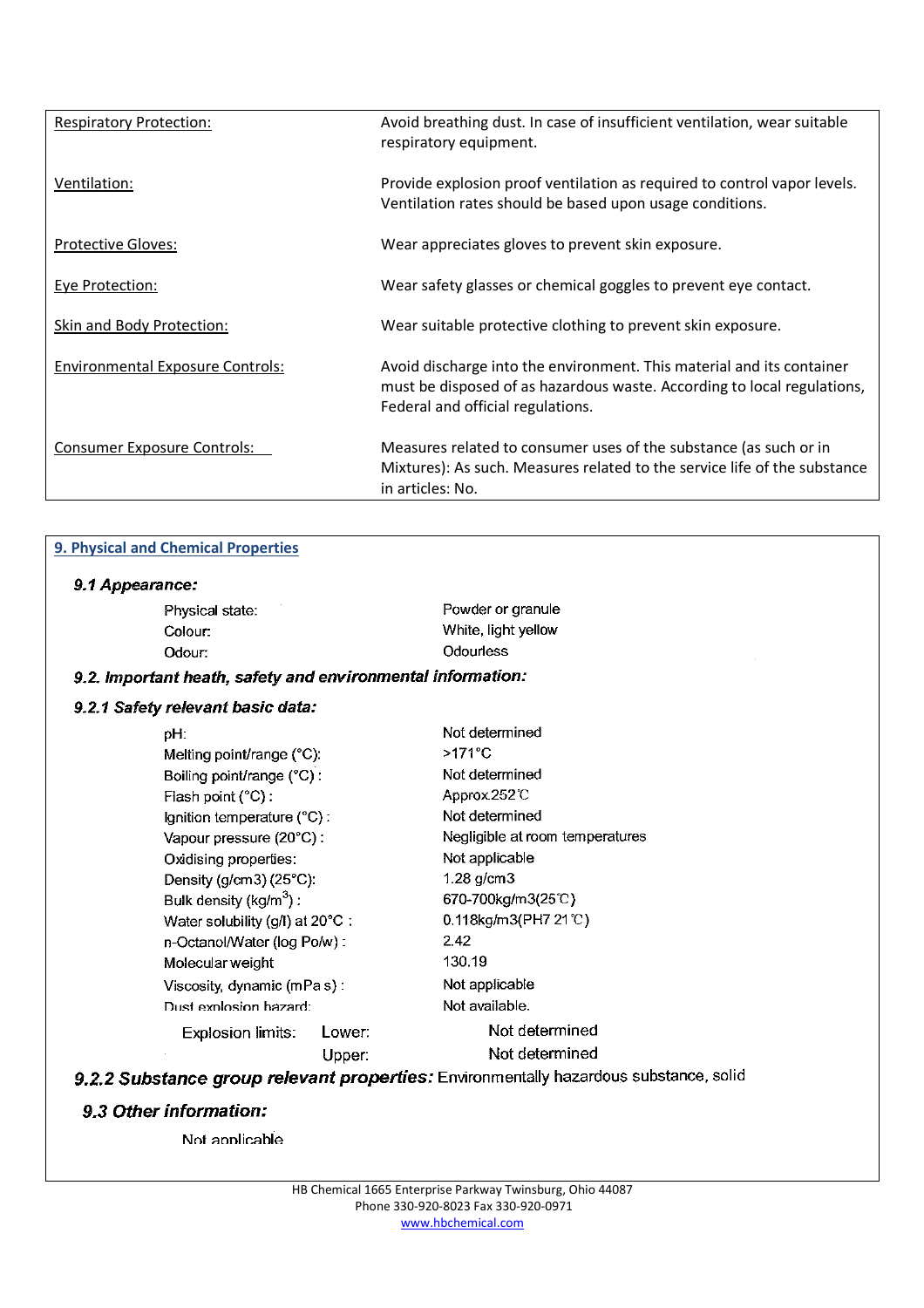| 10. Stability and Reactivity          |                                                                                                    |
|---------------------------------------|----------------------------------------------------------------------------------------------------|
| Stability:                            | Stable under recommended storage and handling condition.                                           |
|                                       | See section 7.                                                                                     |
| Incompatibility (Materials to Avoid): | Strong oxidizing agents.                                                                           |
| Conditions to Avoid:                  | Heating > 100 $^{\circ}$ C: May catch fire.                                                        |
| Hazardous decomposition products:     | Thermal decomposition products: Carbon monoxide (CO), nitrous gases<br>(NOx), Sulfur oxides (SOx). |

### **11. Toxicological Information**

| Toxicokinetics, metabolism and distribution:   |                                                                            |
|------------------------------------------------|----------------------------------------------------------------------------|
| Not applicable.                                |                                                                            |
| <b>Acute toxicity:</b>                         |                                                                            |
| LD50( Oral, Rat):                              | 3800 mg/kg                                                                 |
| LD50(Dermal Rabbit).                           | > 7940 mg/kg                                                               |
| <b>Skin corrosion/Irritation effects:</b>      | Slightly irritating to skin but not sufficient for classification.         |
| Eye corrosion/Irritation effects:              | Slightly irritating to eyes but not sufficient for classification.         |
| <b>Sensitization:</b>                          | May cause an allergic skin reaction.                                       |
| Repeated dose toxicity (sub-acute to chronic): |                                                                            |
| Not applicable.                                |                                                                            |
| <b>STOT-single exposure:</b>                   |                                                                            |
| Not applicable                                 |                                                                            |
| STOT-repeated exposure:                        |                                                                            |
| Not applicable.                                |                                                                            |
|                                                | CMR effects (Carcinogenicity, mutagenicity and toxicity for reproduction): |
| Not applicable.                                |                                                                            |

#### **12. Ecological Information**

Ecotoxicity:

|                                       | <b>Acute toxicity</b> |                    | Time | <b>Species</b>                                      | Method              | Evaluation | Remarks |  |
|---------------------------------------|-----------------------|--------------------|------|-----------------------------------------------------|---------------------|------------|---------|--|
|                                       | LC50                  | $1.5 \text{ mg/l}$ | 96h  | Fish(Lepomis<br>macrochirus)                        | OECD <sub>203</sub> | N/A        | N/A     |  |
|                                       | <b>LC50</b>           | $4.1 \text{ mg/l}$ | 48h  | Daphnia                                             | OECD <sub>202</sub> | N/A        | N/A     |  |
|                                       | <b>EC50</b>           | $0.25$ mg/l        | 96h  | Algae                                               | OECD <sub>201</sub> | N/A        | N/A     |  |
| <b>Persistence and degradability:</b> |                       |                    |      | Not readily biodegradable.                          |                     |            |         |  |
| <b>Bioaccumulative potential:</b>     |                       |                    |      | Not applicable.                                     |                     |            |         |  |
| <b>Results</b><br>of                  | PBT                   | vPvB<br>and        |      | Not applicable.                                     |                     |            |         |  |
| assessment:                           |                       |                    |      |                                                     |                     |            |         |  |
| <b>Other information:</b>             |                       |                    |      | Do not allow to enter waters, waste water, or soil. |                     |            |         |  |